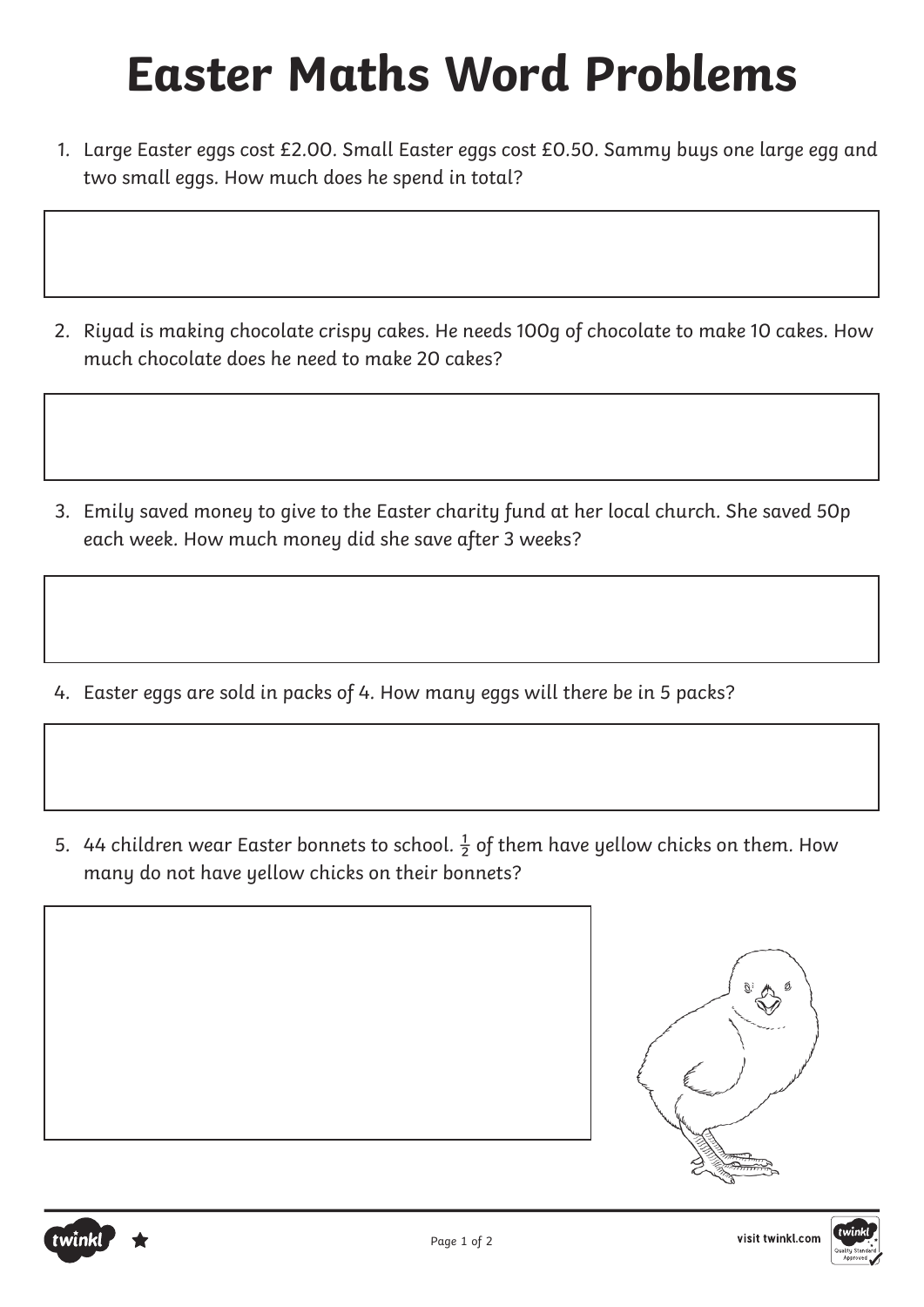- 6. A shop sells 250 Easter eggs one week. The following week, it sells 310. How many have they sold altogether?
- 7. In the school egg decorating competition, 400 have been painted.  $\frac{1}{4}$  of them get damaged and thrown away. How many eggs are left?
- 8. Floppy the Easter bunny is delivering 265 Easter eggs. 60 of them are wrapped. How many are unwrapped?
- 9. Mint Easter eggs are on offer; 3 for £5. How much would 6 mint eggs cost?
- 10. Sam is making Easter nest cakes. They need to set in the fridge for 30 minutes. He puts them in the fridge at 2 p.m. At what time should he take them out of the fridge?



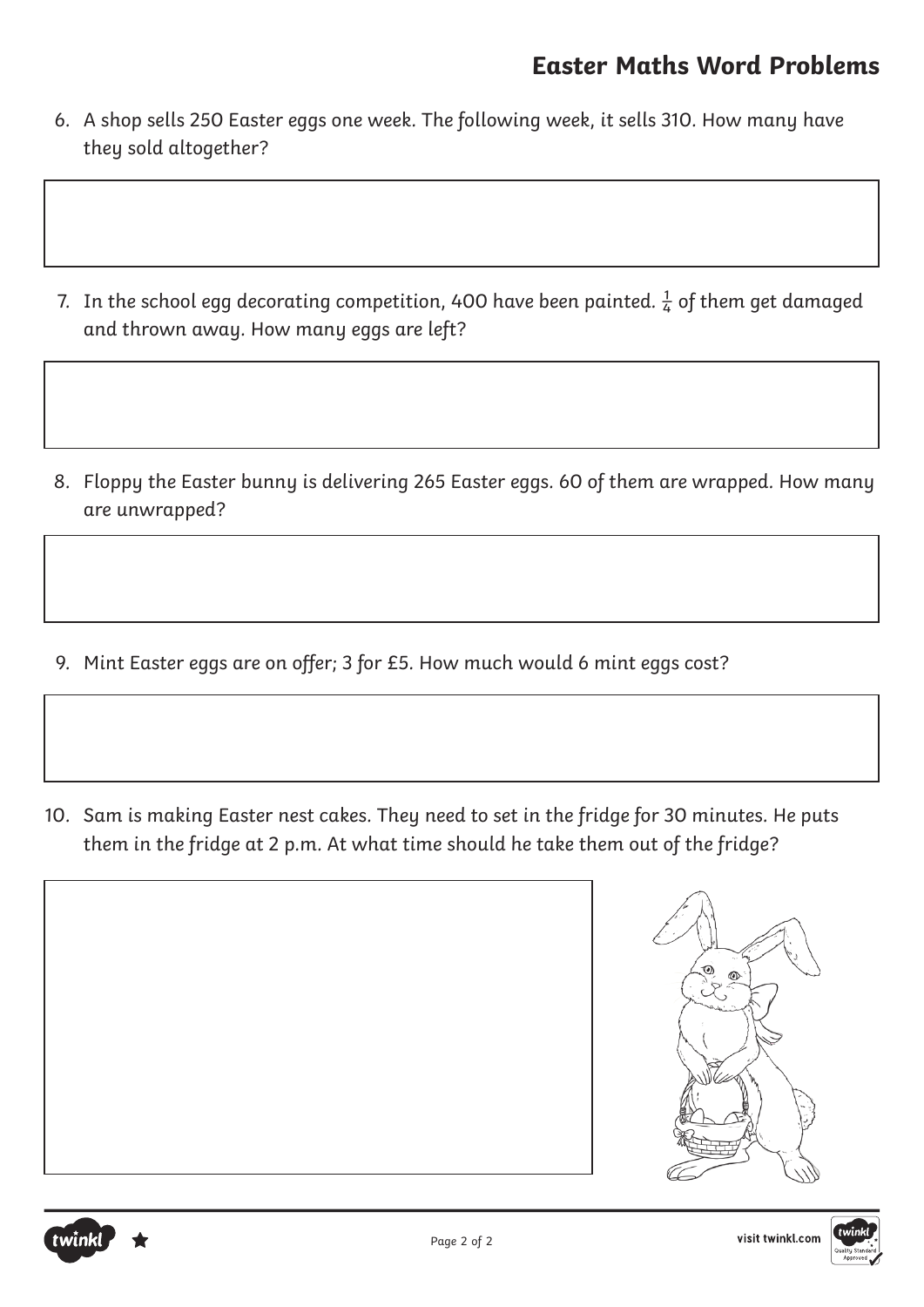- 1. Large Easter eggs cost £2.00. Small Easter eggs cost £0.50. Sammy buys one large egg and two small eggs. How much does he spend in total? **£3.00**
- 2. Riyad is making chocolate crispy cakes. He needs 100g of chocolate to make 10 cakes. How much chocolate does he need to make 20 cakes? **200g**
- 3. Emily saved money to give to the Easter charity fund at her local church. She saved 50p each week. How much money did she save after 3 weeks? **£1.50**
- 4. Easter eggs are sold in packs of 4. How many eggs will there be in 5 packs? **20 eggs**
- 5. 44 children wear Easter bonnets to school.  $\frac{1}{2}$  of them have yellow chicks on them. How many do not have yellow chicks on their bonnets? **22 bonnets**
- 6. A shop sells 250 Easter eggs one week. The following week, it sells 310. How many have they sold altogether? **560 eggs**
- 7. In the school egg decorating competition, 400 have been painted.  $\frac{1}{4}$  of them get damaged and thrown away. How many eggs are left? **300 eggs are left**
- 8. Floppy the Easter bunny is delivering 265 Easter eggs. 60 of them are wrapped. How many are unwrapped? **205**
- 9. Mint Easter eggs are on offer: 3 for £5. How much would 6 mint eggs cost? **£10.00**
- 10. Sam is making Easter nest cakes. They need to set in the fridge for 30 minutes. He puts them in the fridge at 2 p.m. At what time should he take them out of the fridge? **2.30 p.m.**



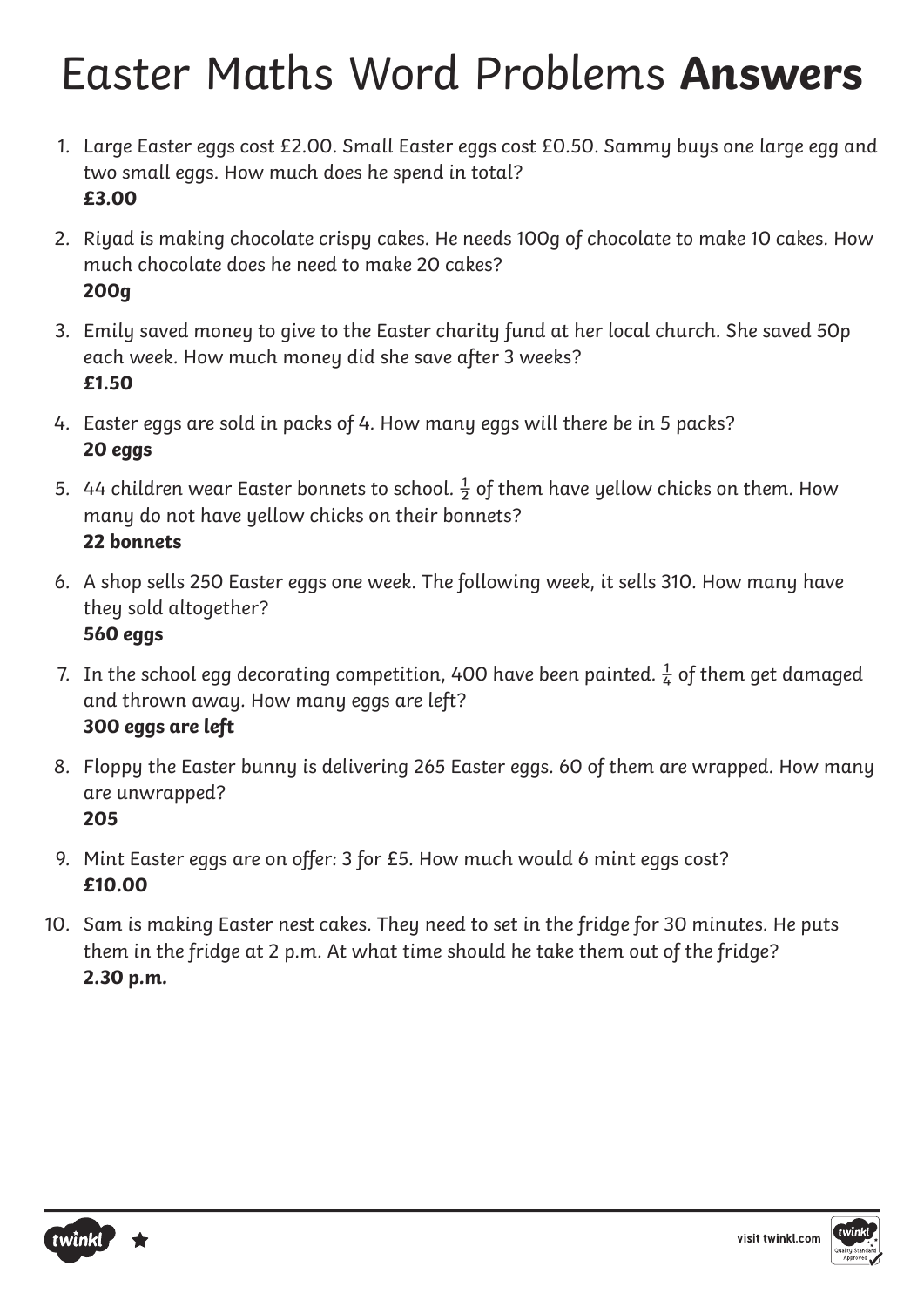- 1. Large Easter eggs cost £3.50. Small Easter eggs cost £2.50. Sammy buys one large egg and two small eggs. How much does he spend?
- 2. Tilda sticks 30 stickers on her Easter egg posters. She makes three posters. How many stickers does she use altogether?
- 3. Riyad is making chocolate crispy cakes. He needs 100g of chocolate to make 10 cakes. How much chocolate does he need to make 25 cakes?
- 4. Emily saved money to give to the Easter charity fund at her local church. She saved £1.50p each week. How much money did she save after 4 weeks?
- 5. 44 children wear Easter bonnets to school.  $\frac{1}{4}$  of them have yellow chicks on them. How many DO NOT have yellow chicks on their bonnets?





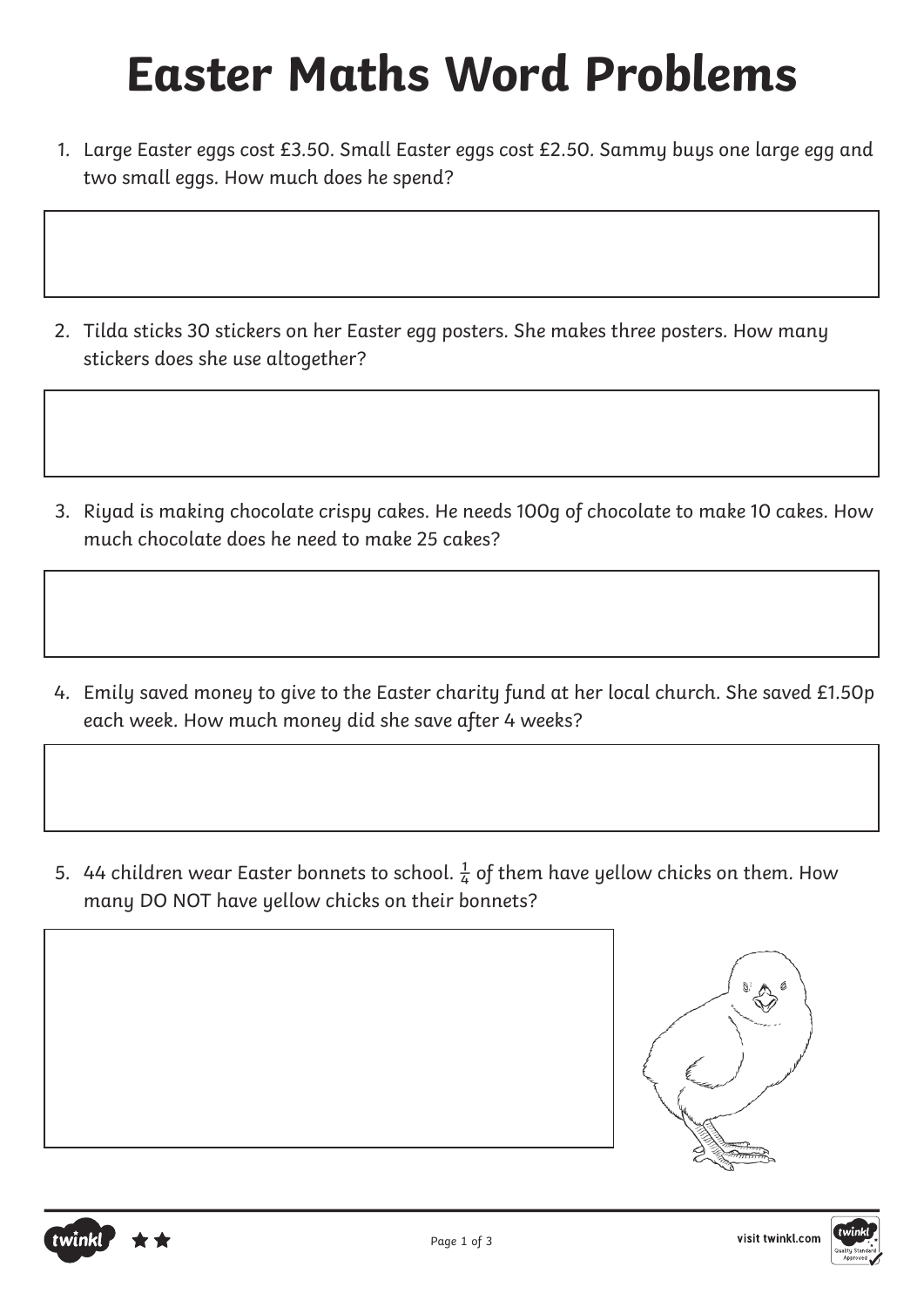- 6. Hot cross buns are sold in packs of 8. How many hot cross buns will there be in 24 packs?
- 7. A shop sells 367 Easter eggs one week. The following week, it sells 382. How many have they sold altogether?
- 8. In the school egg decorating competition, 300 have been painted.  $\frac{1}{2}$  of them get damaged.  $\frac{1}{4}$  of them get lost. How many eggs are left?
- 9. Floppy the Easter bunny is delivering 265 Easter eggs. 64 of them are wrapped. How many are unwrapped?

10. Mint Easter eggs are on offer; 3 for £5. How much would 9 Mint eggs cost?





twinkl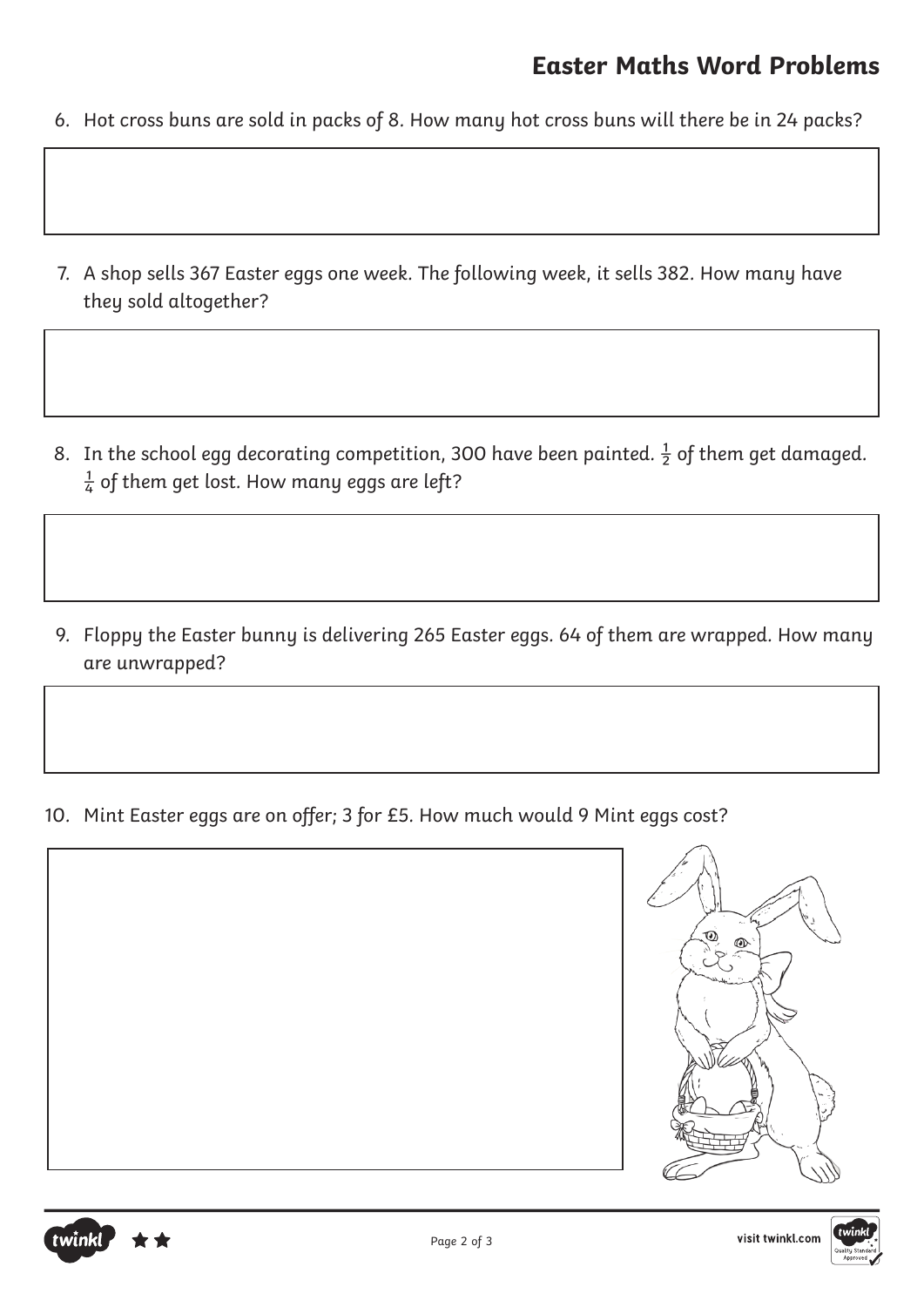- 11. Sam is making Easter nest cakes. They need to set in the fridge for 30 minutes. He puts them in the fridge at 2.40 p.m. At what time should he take them out of the fridge?
- 12. Carolina hides 30 eggs in her garden. After half an hour, 1/10 of them have not been found. How many are still hidden?



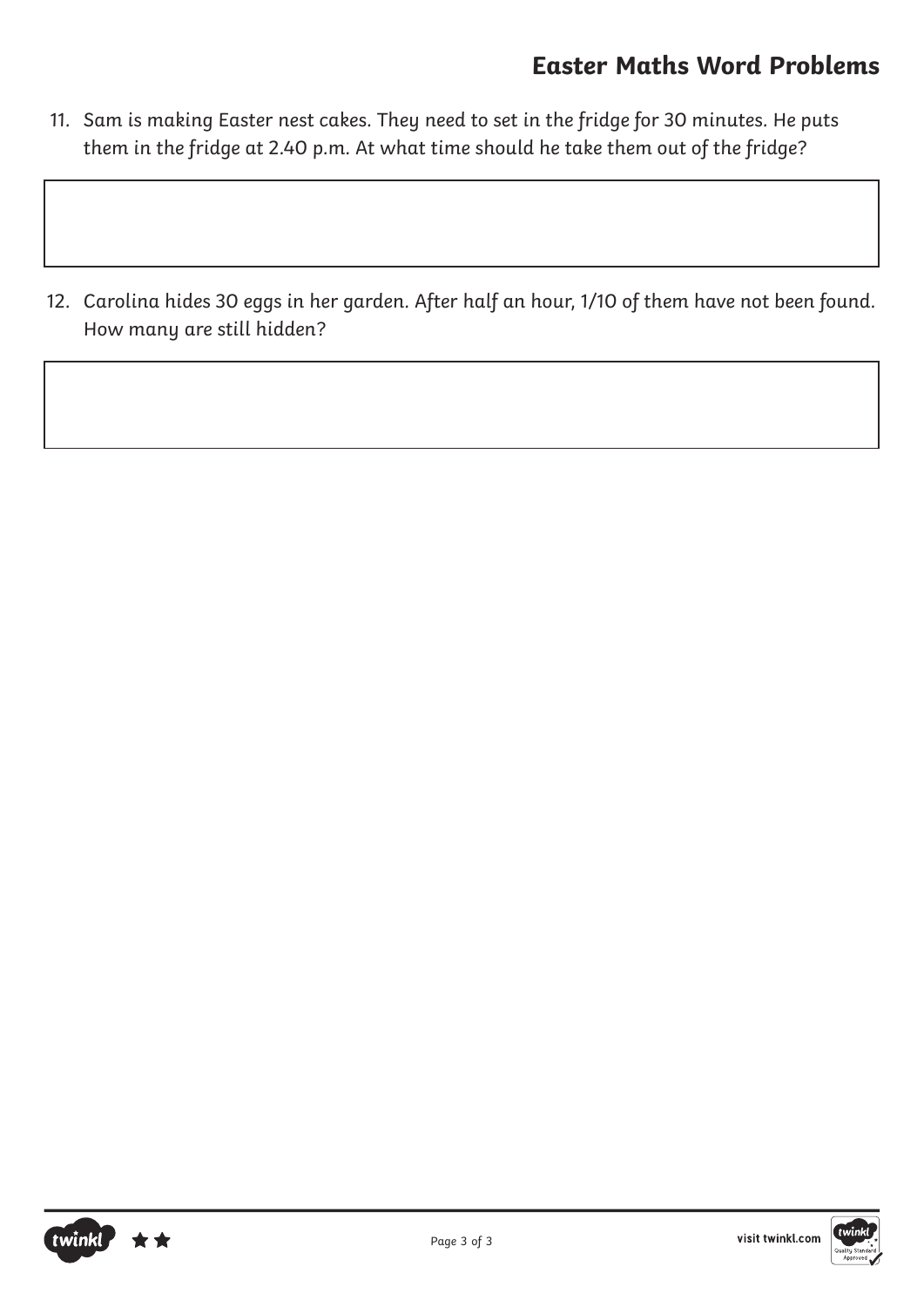- 1. Large Easter eggs cost £3.50. Small Easter eggs cost £2.50. Sammy buys one large egg and two small eggs. How much does he spend? **£8.50**
- 2. Tilda sticks 30 stickers on each of her Easter egg posters for the Spring Fayre. She makes three posters. How many stickers does she use altogether? **90 stickers**
- 3. Riyad is making chocolate crispy cakes. He needs 100g of chocolate to make 10 cakes. How much chocolate does he need to make 25 cakes? **250g of chocolate**
- 4. Emily saved money to give to the Easter charity fund at her local church. She saved £1.50 each week. How much money did she save after 4 weeks? **£6.00**
- 5. 44 children wear Easter bonnets to school.  $\frac{1}{4}$  of them have yellow chicks on them. How many do not have yellow chicks on their bonnets? **33**
- 6. Hot cross buns are sold in packs of 8. How many hot cross buns will there be in 24 packs? **192**
- 7. A shop sells 367 Easter eggs one week. The following week, it sells 382. How many have they sold altogether? **749**
- 8. In the school egg decorating competition, 300 have been painted.  $\frac{1}{2}$  of them get damaged and are thrown away.  $\frac{1}{4}$  of them get lost. How many eggs are left? **75**
- 9. Floppy the Easter bunny is delivering 265 Easter eggs. 64 of them are wrapped. How many are unwrapped? **201**
- 10. Mint Easter eggs are on offer: 3 for £5. How much would 9 mint eggs cost? **£15.00**
- 11. Sam is making Easter nest cakes. They need to set in the fridge for 30 minutes. He puts them in the fridge at 2.40 p.m. At what time should he take them out of the fridge? **3.10 p.m.**
- 12. Carolina hides 30 eggs in her garden. After half an hour,  $\frac{1}{10}$  of them have not been found. How many are still hidden? **3 eggs 10**



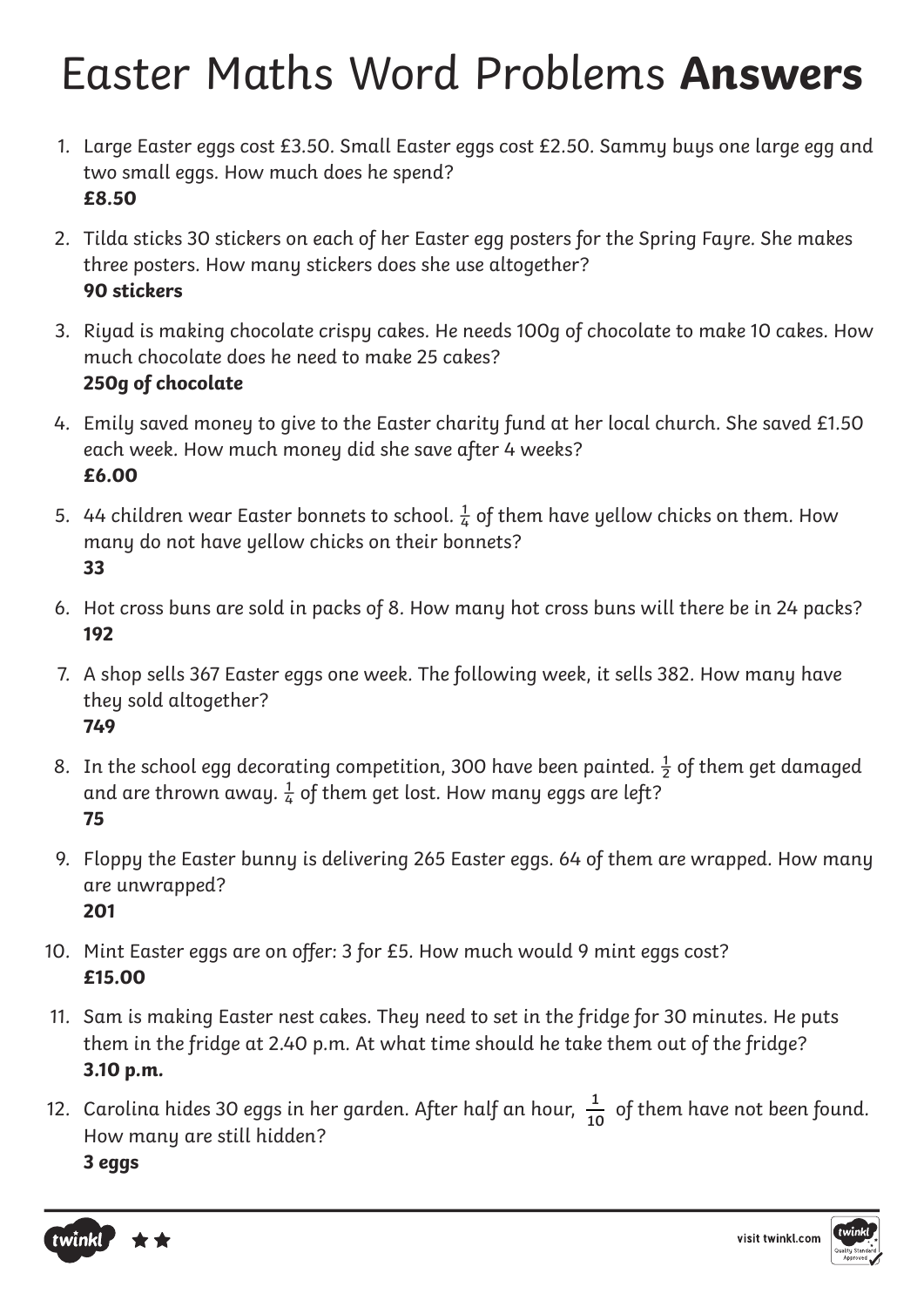- 1. Claire buys a luxury Easter egg for £5.40, and a chocolate bunny for £3.05. How much does she spend?
- 2. Seren has a piece of green ribbon which is 75cm long. She has 3 eggs to decorate, so she cuts the ribbon into 3 equal pieces. How long is each piece of ribbon now?
- 3. Rhys is making chocolate nest cakes using a packet of cake mix. For every 100g of mix he uses, he must add 1 egg and 40ml of water. He uses 400g of cake mix. How much water does he need to add?
- 4. Sebastian saved money to give to the Easter charity fund at his local church. Six weeks before Easter, he had £22 in his money box. He saved his pocket money each week for the next six weeks. By Easter Sunday, he had £70 altogether. How much had he saved each week?
- 5. Easter lily bulbs are sold in boxes of 12. How many boxes can be made up from 1716 bulbs?





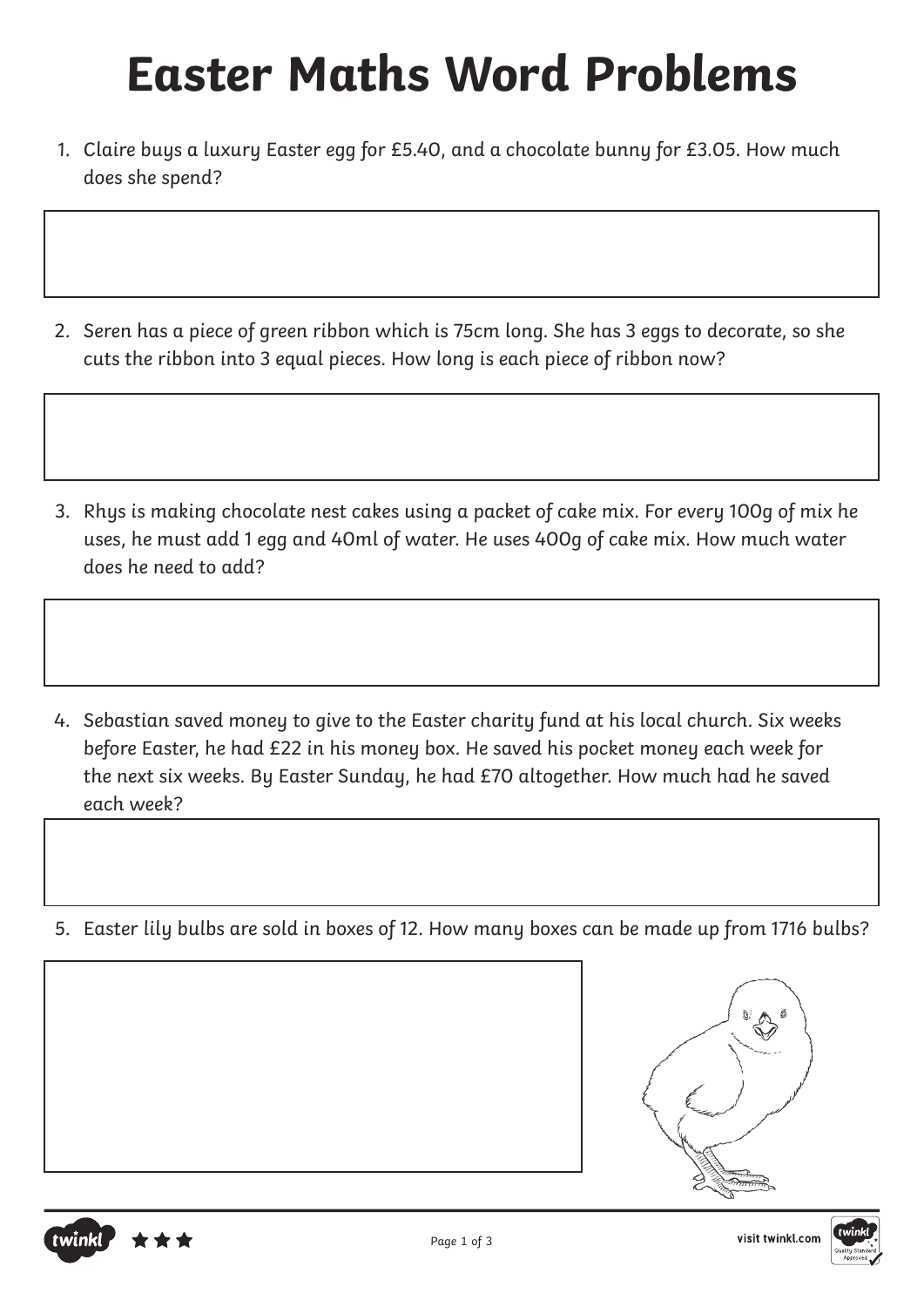- 6. 72 children wear Easter bonnets at the school Easter bonnet parade.  $\frac{7}{8}$  of them have yellow chicks on their bonnets. How many children do not have yellow chicks on their bonnets?
- 7. There are 7 Easter eggs in a box. How many eggs would there be in 218 boxes?
- 8. A box of chocolate Easter bunnies costs £1.80. There are 6 bunnies in each box. How much does one bunny cost?
- 9. The supermarket sells 1987 Easter eggs in one week. The following week, they sell 2368 eggs. How many have they sold altogether?
- 10. In the school egg decorating competition, 490 eggs have been painted.  $\frac{3}{7}$  of them, were painted by boys. How many eggs were painted by girls?
- 11. Floppy the Easter bunny has 342 chocolate eggs. There are 64 more wrapped ones than unwrapped ones. How many unwrapped eggs does she have?



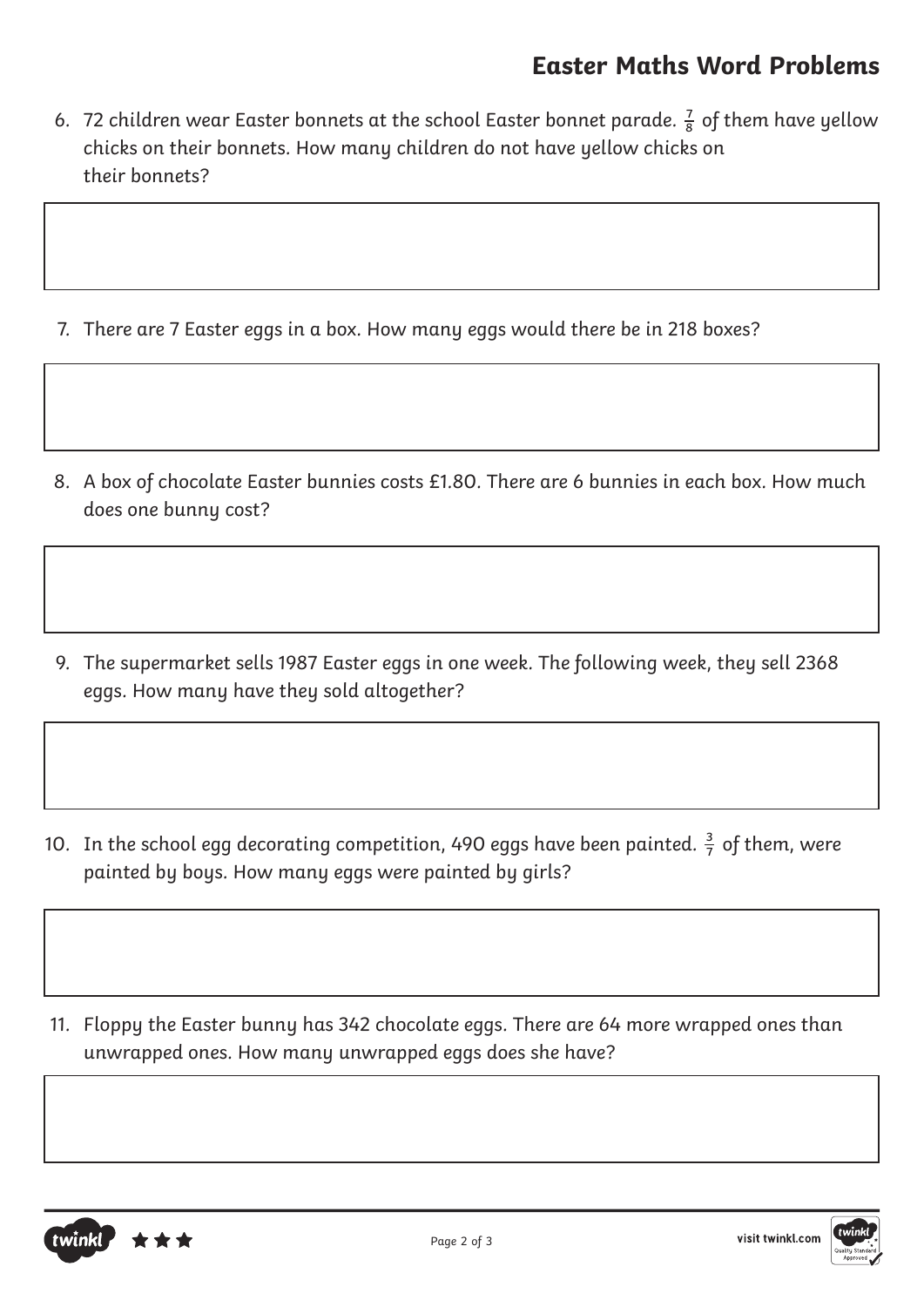- 12. A shop is selling Easter eggs for £1.75 each, or 3 for £5.50. Which is better value?
- 13. Yasmin is making an Easter cake. She needs to use  $\frac{2}{9}$  of a bottle of vanilla flavouring. There is 45ml in a full bottle. How many millilitres does she use?
- 14. Hamish is making Easter eggs. His melted chocolate needs to stay in moulds in the fridge for 105 minutes before he is allowed to check them. He puts them in the fridge at 13.25. At what time should he check on them?
- 15. Karolina hides 96 eggs for an Easter egg hunt. After half an hour,  $\frac{7}{12}$  have been found. How many are still hidden?

16. 3 Easter eggs cost £8.40. How much does 1 egg cost?



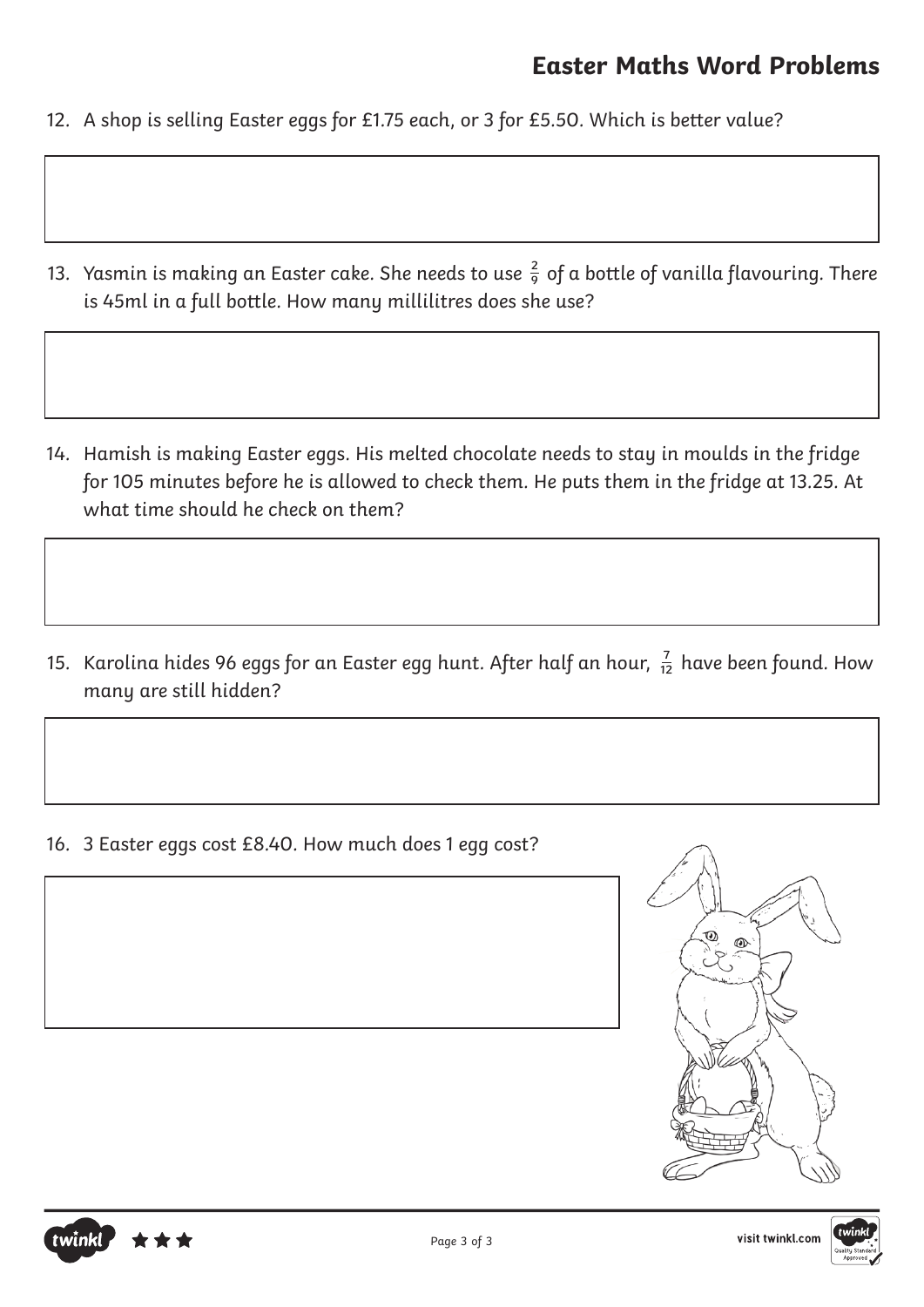- 1. Claire buys a luxury Easter egg for £5.40, and a chocolate bunny for £3.05. How much does she spend? **£8.45**
- 2. Seren has a piece of green ribbon which is 75cm long. She has 3 eggs to decorate, so she cuts the ribbon into 3 equal pieces. How long is each piece of ribbon now? **25cm**
- 3. Rhys is making chocolate nest cakes using a packet of cake mix. For every 100g of mix he uses, he must add 1 egg and 40ml of water. He uses 400g of cake mix. How much water does he need to add?
	- **160ml**
- 4. Sebastian saved money to give to the Easter charity fund at his local church. Six weeks before Easter, he had £22 in his money box. He saved his pocket money each week for the next six weeks. By Easter Sunday, How much had he saved each week? **£8**
- 5. Easter lily bulbs are sold in boxes of 12. How many boxes can be made up from 1716 bulbs? **143**
- 6. 72 children wear Easter bonnets at the school Easter bonnet parade.  $\frac{7}{8}$  of them have yellow chicks on their bonnets. How many children do not have yellow chicks on their bonnets? **9 children.**
- 7. There are 7 Easter eggs in a box. How many eggs would there be in 218 boxes? **1526 Easter eggs.**
- 8. A box of chocolate Easter bunnies costs £1.80. There are 6 bunnies in each box. How much does one bunny cost? **30p**
- 9. The supermarket sells 1987 Easter eggs in one week. The following week, they sell 2368 eggs. How many have they sold altogether? **4355 Easter eggs.**
- 10. In the school egg decorating competition, 490 eggs have been painted.  $\frac{3}{7}$  of them, were painted by boys. How many eggs were painted by girls? **280 eggs**
- 11. Floppy the Easter bunny has 342 chocolate eggs. There are 64 more wrapped ones than unwrapped ones. How many unwrapped eggs does she have? **139 unwrapped eggs**